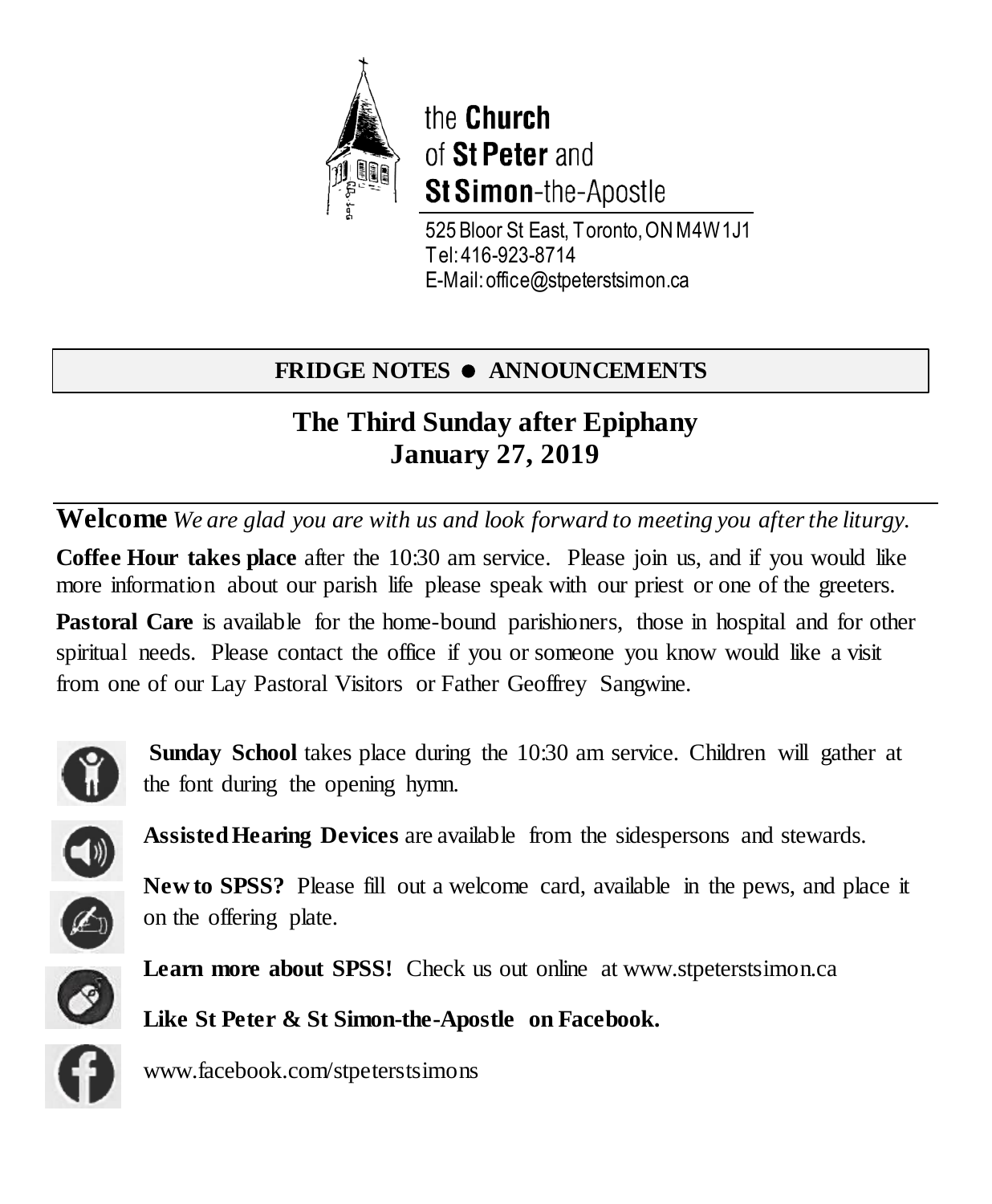## **PRAYERS**

#### **In your prayers this week, please remember:**

#### **Anglican Communion**:

United Church of Brazil. **Diocese**:Bishop Andrew Asbil, Area Bishop - Kevin Robertson, The Canadian Council of Churches **Outreach and Advocacy**: Epiphany and St. Mark, Parkdale; the Church of the Evangelists, New Tecumseth; the Parish of Fenelon Falls and Coboconk. **Our Parish**: Nigel Scotchmer, Vanessa Scott, Lucy Simons, Glenna Sims-Bonk **Home-bound:** Byron Armstrong/Gail Birnie/Inez V. Burt/Nancy Byers/Cintra Cassidy /Ann Duff/Charlotte Graham/Lorraine Griffith/Norma Kenny/Cynthia Olivierre/Denise Orieux/George Petricko/Lucy Simons/Lois Totton/Lila Vamosi/Gladys Worledge-Burke/Pam Young.

## **ANNOUNCEMENTS**

**We appreciate your givings** and remind you that in order to receive a tax receipt your envelope number or name & address should accompany all donations. Also, please do not leave your valuables unattended.

**Pre-authorized giving** (PAG) forms are available at the back of the church and in the pews. We encourage you to support the church through PAG. Thank you for your support.

**Dancercize** - Classes are held Tuesdays in the Parish Hall at 12:30 pm. For information, please speak with **Carol Peck** email: ctpeck35@hotmail.com or call the church office.

# **The Anglican**

**The Anglican** is now available in the Narthex.

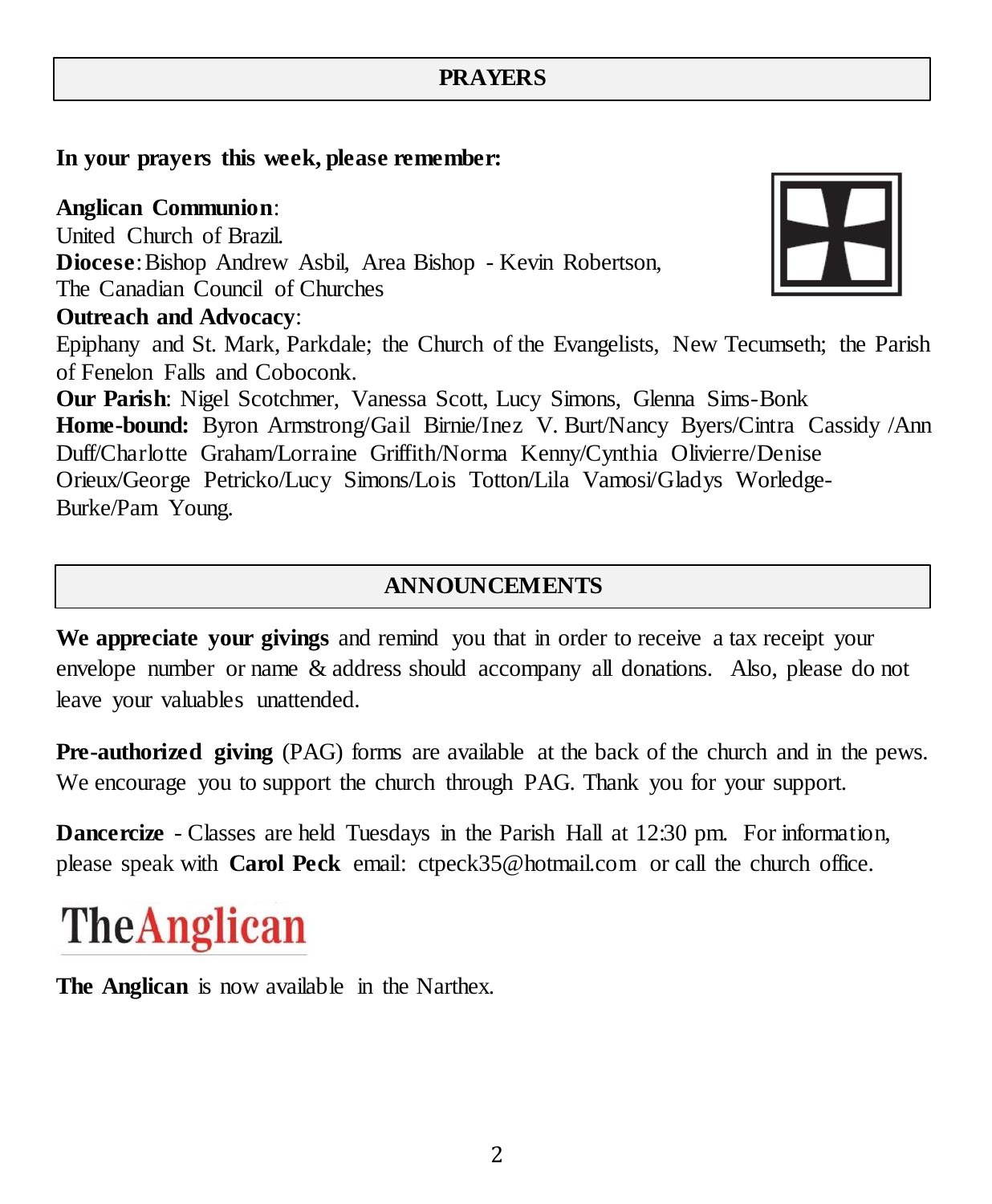#### **MUSIC**

**Saturday, February 9, 2019 at 6:30 pm** *Sweetheart Soirée Gala.* Join us for the St. Peter & St. Simon's 2019 UK Choir Tour fundraising event, with Dinner, a Silent Auction, and Cabaret Entertainment. A delicious dinner of tapas food will entice your taste buds. Tickets are \$60 per person and \$100 for a couple, and are available from choir members and after church services.

**WANTED** Silent Auction Items in support of the choir's 2019 UK Tour. The auction will be available on-line and Live at the *Sweetheart Soiree Gala* on **Feb 9**. Suggestions: gift baskets (food and/or beverage), gift certificates, services (house cleaning, garden maintenance, boating outing, teaching/tutoring lessons), restaurant or Spa vouchers, event tickets, art pieces, etc). Please submit your item via email to music@stpeterstsimon.ca and include the following information:

Item Title

Item Description:

Item Value (the face value of a voucher or estimate of its retail value; a minimum of \$25 per item is suggested):

Item Minimum Bid:

Item Photograph if possible:

Thank you everyone, for your support! If you have any questions or suggestions, please talk to Mary Anderson or Robin Davis. Looking forward to a fun and successful event.

## **LOOKING AHEAD**

**Epiphany Scripture Study -** Tuesday, January 29, February 5, 2019.

## *Meeting Jesus in the Gospel of Luke - Part I*

For St Luke the Evangelist, Jesus is the centre point of God's movement in history and the clearest revelation of God's purposes for all of humanity. The Sunday Gospels this year are from Luke. All are welcome to join us as we read and discuss this marvellous account of the Good News of Jesus Christ. Join us for:

Light Supper (6:15 pm) Study (7:00 pm) Compline (8:30 pm)

**The Annual Vestry Meeting** of the parish will take place on **Sunday, February 24th 2019** immediately following the 10:30 am Choral Eucharist. A light lunch will be served. Deadline to submit Vestry Reports: **January 30th .**

### **Our Parish Newsletter,** *Jubilate!*

Please submit articles by **March 3rd** for inclusion in the Holy Week and Easter issue.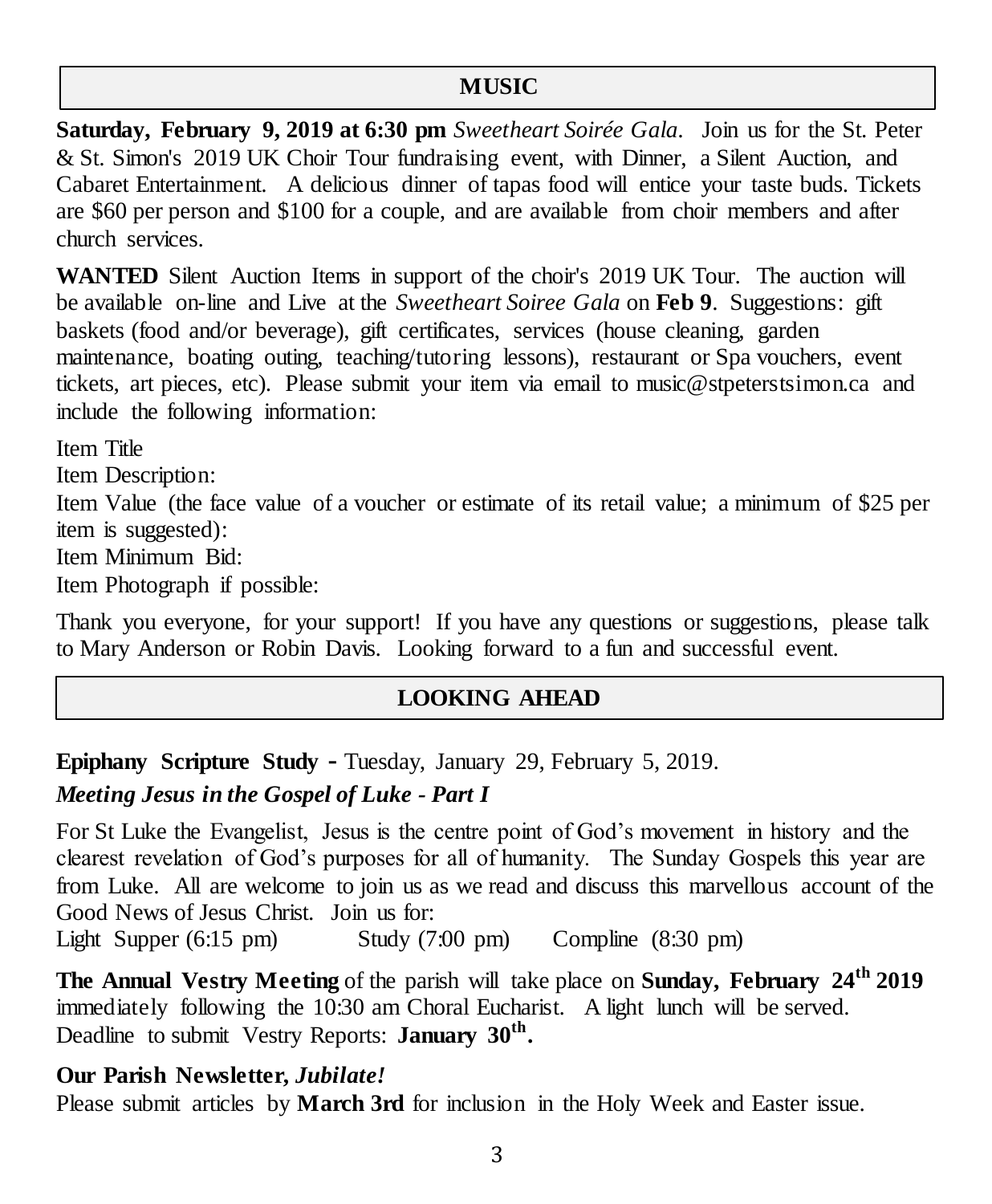## **February 2019** - **SPSS Black History Month**.

Commemorating and celebrating the black history of our culture within the Diocese. You will be privy to preacher, special music and performances.

## **Sunday, February 10:**

Black History Month Display and celebration.

The display will be in the Church Hall during the Coffee Hour after the 10:30am Service. Sunday, February

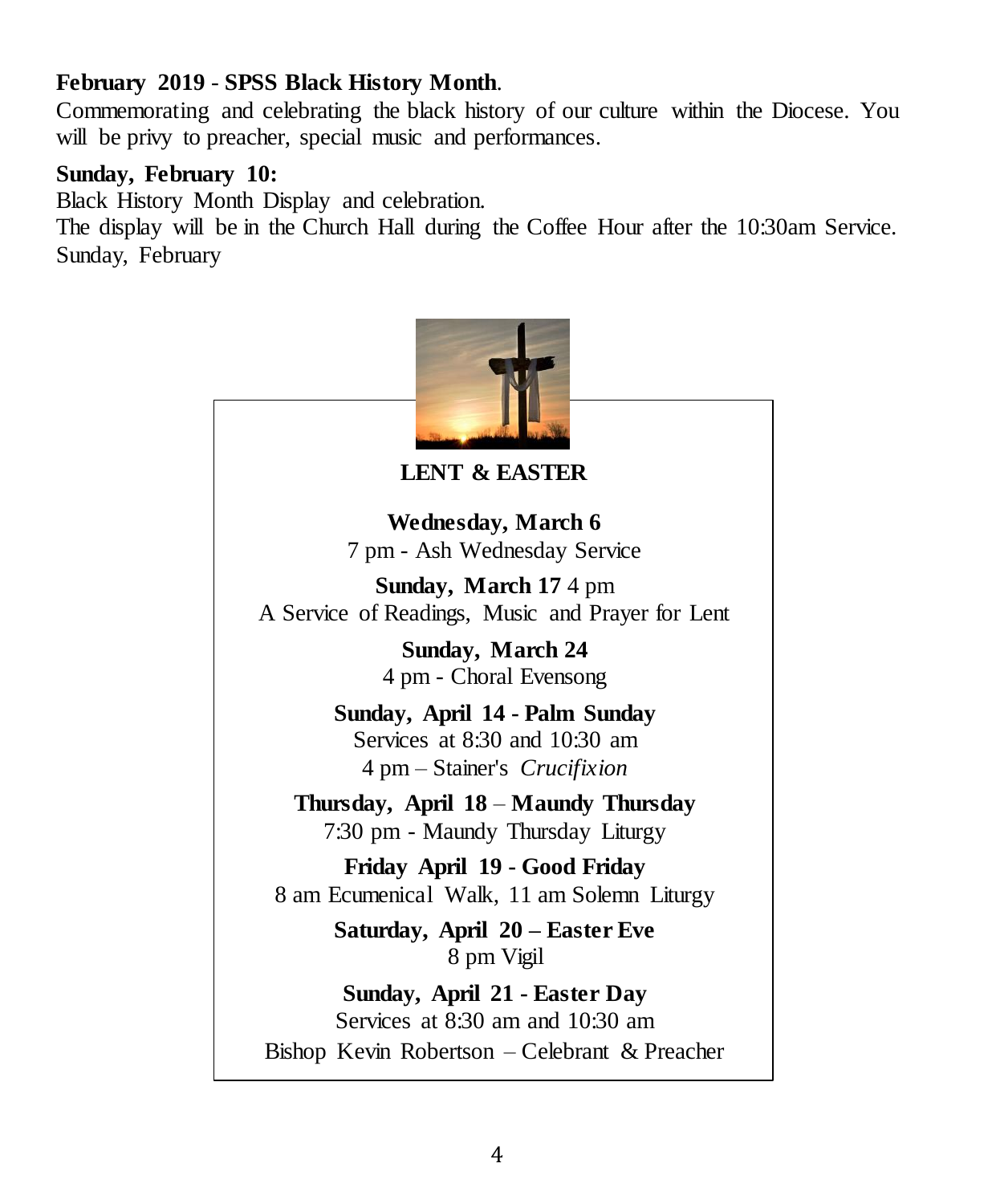## **PARISH MINISTRIES 2019**

## **Clergy**

| Incumbent Priest The Reverend Geoffrey Sangwine   |  |
|---------------------------------------------------|--|
| Honorary Assistant The Reverend Jennifer Matthews |  |

## **Wardens**

| Rector's Warden Paul Faulkner             |  |
|-------------------------------------------|--|
| People's Warden Mary Martin               |  |
| Deputies Moveta Nanton, Christopher Ashby |  |

## **Parish Life & Discipleship**

| Advisory Board Fran Brown                                        |                             |
|------------------------------------------------------------------|-----------------------------|
| Altar Guild Marie Samuels-Isaac                                  |                             |
| Director of Music. Robin Davis                                   |                             |
| Honorary Assistant Organists Maurice White, Johan van t' Hof     |                             |
| Christian Education Tan Corlett, Rev. Geoff Sangwine             |                             |
| Church School Sileen Phillips                                    |                             |
| Envelope Secretary Paul Mitchell, Joy Quan Lee (assisting)       |                             |
| Hospitality/Coffee Hour Fran Brown                               |                             |
| Funerals Marie Samuels-Isaac                                     |                             |
| Special Events Laurie Sanderson                                  |                             |
| Intercessors $\dots \dots \dots \dots \dots$ . Fen Nanton        |                             |
| Lay Anointers Audrey Hughes, Diane Marshall                      |                             |
| Lay Pastoral Care Visitor The Reverend Jennifer Matthews         |                             |
| Library Carol Peck                                               |                             |
|                                                                  | Peggy Needham               |
| Opportunities Committee                                          | <b>Brooke Sales-Lee</b>     |
| Property                                                         | Colin Bird, Spencer Higgins |
| Readers Winston Isaac                                            |                             |
| Refugee Committee                                                | <b>Ted Robinson</b>         |
| $S$ ervers $\ldots$ $\ldots$ $\ldots$ $\ldots$ $\ldots$ $\ldots$ | Fen Nanton                  |
| Sides-people Vincent Wong                                        |                             |
| Stewardship Moveta Nanton                                        |                             |
| Wednesday Morning Group Sheila Thomas                            |                             |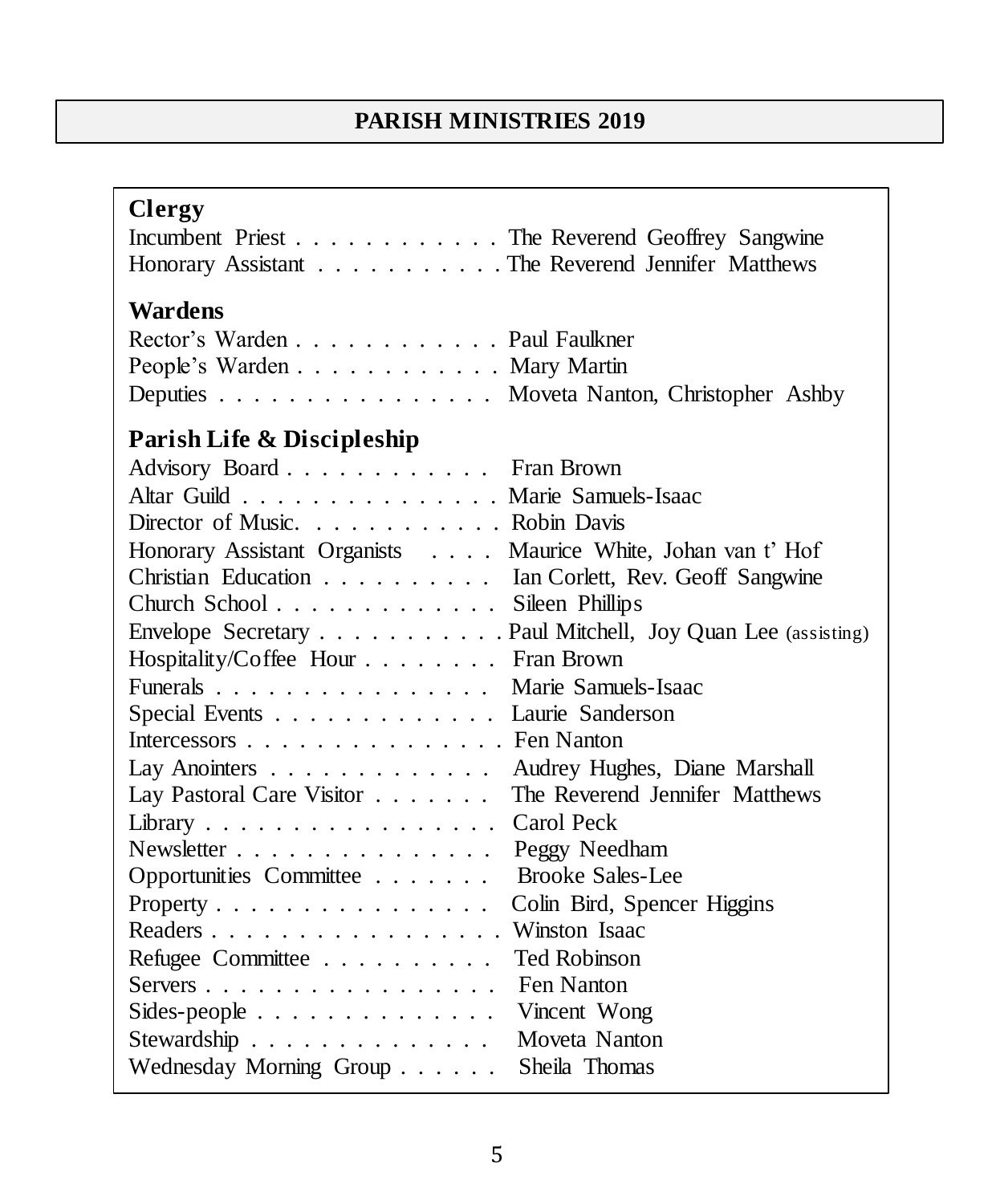## **NOTES FROM FATHER GEOFF**

## **CONCERNING THE PERMANENT OR VOCATIONAL DIACONATE**

Information article No. 2 of a series of 7

Our second information article in the series concerning the restoration of the Vocational Diaconate continues with the Ministry of the People of God in the world.

## **THE MINISTRY TO THE WORLD OF THE WHOLE PEOPLE OF GOD**

In a sophisticated, complex industrial society such as ours, Christian ministry to the world needs to be exercised in numerous and sometimes imaginative ways. Over the centuries the Church had become accustomed to think of ministry primarily in terms of the Church's ministering to its own people when Church and State in the Western world were two names for the same society in which virtually everyone belonged to both. But today this is far from true. We now live in a society where many people are not baptised. Of the baptized many are nominal Christians at best. Christians urgently need to reform their habitual way of thinking about ministry. Global problems of war, refuges, environment and inequality are increasingly becoming local issues. A limited list of ministries to the world includes some of the following.

- 1. Helping and befriending individuals and groups in need--- prisoners, minorities, the poor, the rejected--- through social programs and political action:
- 2. Counselling the troubled.
- 3. Working in referral programs to help those in crisis situations.
- 4. Leading or working in community action groups to effect social change.
- 5. Organizing and promoting community activities or programs to meet special needs: unwed parents, single parents, people with AIDS, refugees, community "soup" kitchens, Out of the Cold, food pantries, released prisoners, addictive behaviour such as drug, alcohol, or food dependencies, and so on.
- 6. Working with juveniles and adults in hospitals, prisons, orphanages, half-way houses, and other institutions.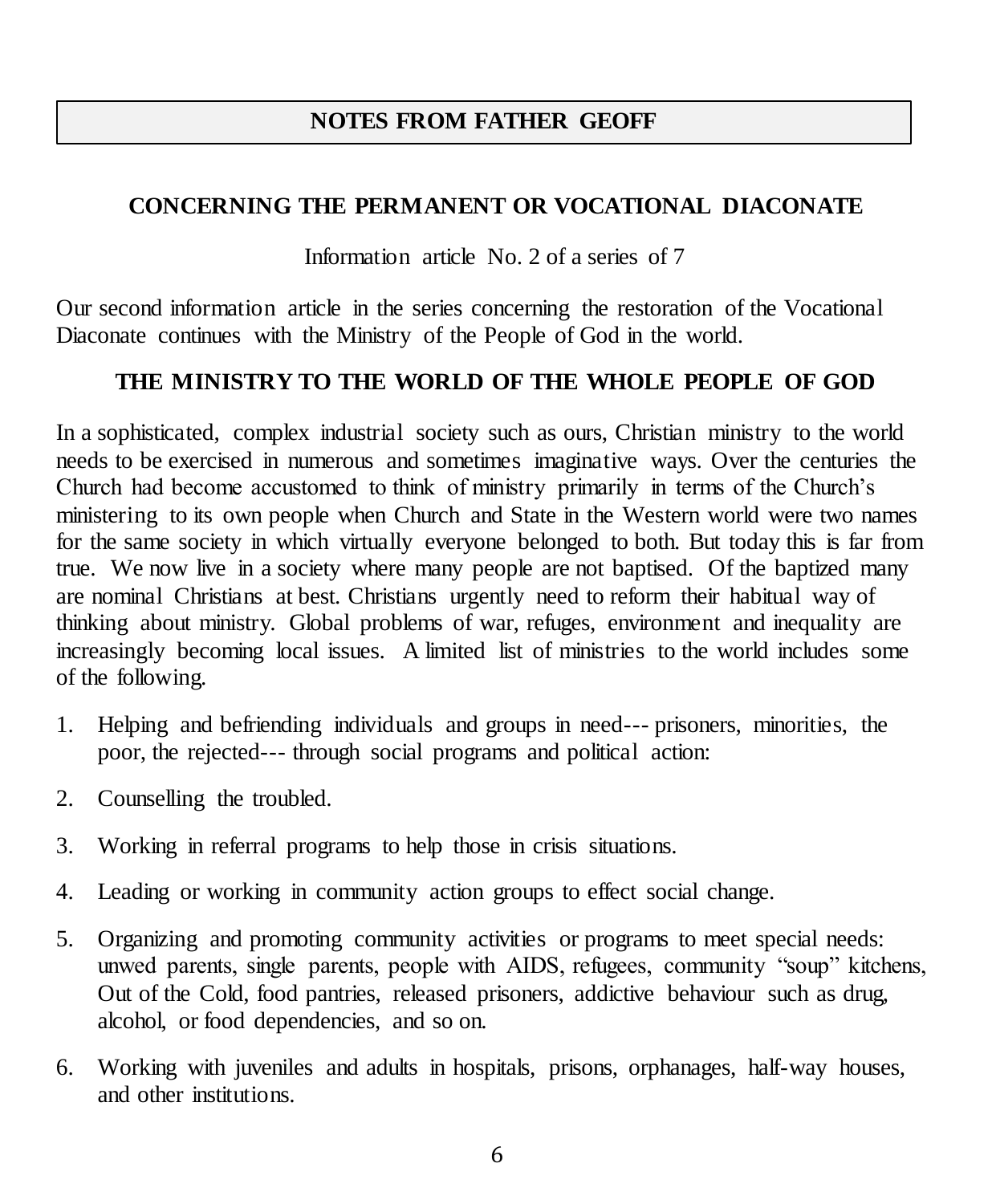- 7. Serving youth in various educational and recreational programs, such as AIDS or chemical abuse awareness, athletic programs in inner-city neighbourhoods, tutoring disadvantaged youth, foster care, counseling pregnant teenagers.
- 8. Caring for the needs of the elderly and disabled: providing in-home meals or nursing care, transportation, visiting, minor home repairs, promoting handicapped accessibility to public buildings and rest rooms, promoting adequate health care.
- 9. Visiting the lonely and neglected, especially those in prisons, nursing homes, and other institutions.
- 10. Working with the handicapped.
- 11. Providing halfway houses and employment assistance to those leaving institutions, such as prisons and treatment centres for addictive behaviour.

Deacons can be retired or fully employed, often in serving professions, e.g. nurses, firefighters. They lead the parish in its ministry to the world by committing at least one day a week to this ministry, exclusive of any parish activities.

References: Report prepared for meeting of House of Bishops at Aylmer, Quebec 1982 Barnett, James M. The Diaconate 1981, Trinity Press 1995

#### **THIS WEEK AT ST. PETER & ST. SIMON**

*Readings: Jeremiah 1.4-10, Psalm 71.1-6, 1 Corinthians 13.1-13, Luke 4.21-30*

**Tuesday, January 29: St Luke Study** 6.15 pm Light Supper / 7 pm Study session / 8:30 Compline

**Tuesday, January 29** 6 pm Candlelight Evening Prayer Service

**Wednesday, January 30** 11 am Holy Eucharist with Anointing for Healing

**Sunday, February 3: 4th Sunday after Epiphany** 8:30 am Holy Eucharist - *BCP* 10:30 am Choral Eucharist (Traditional)